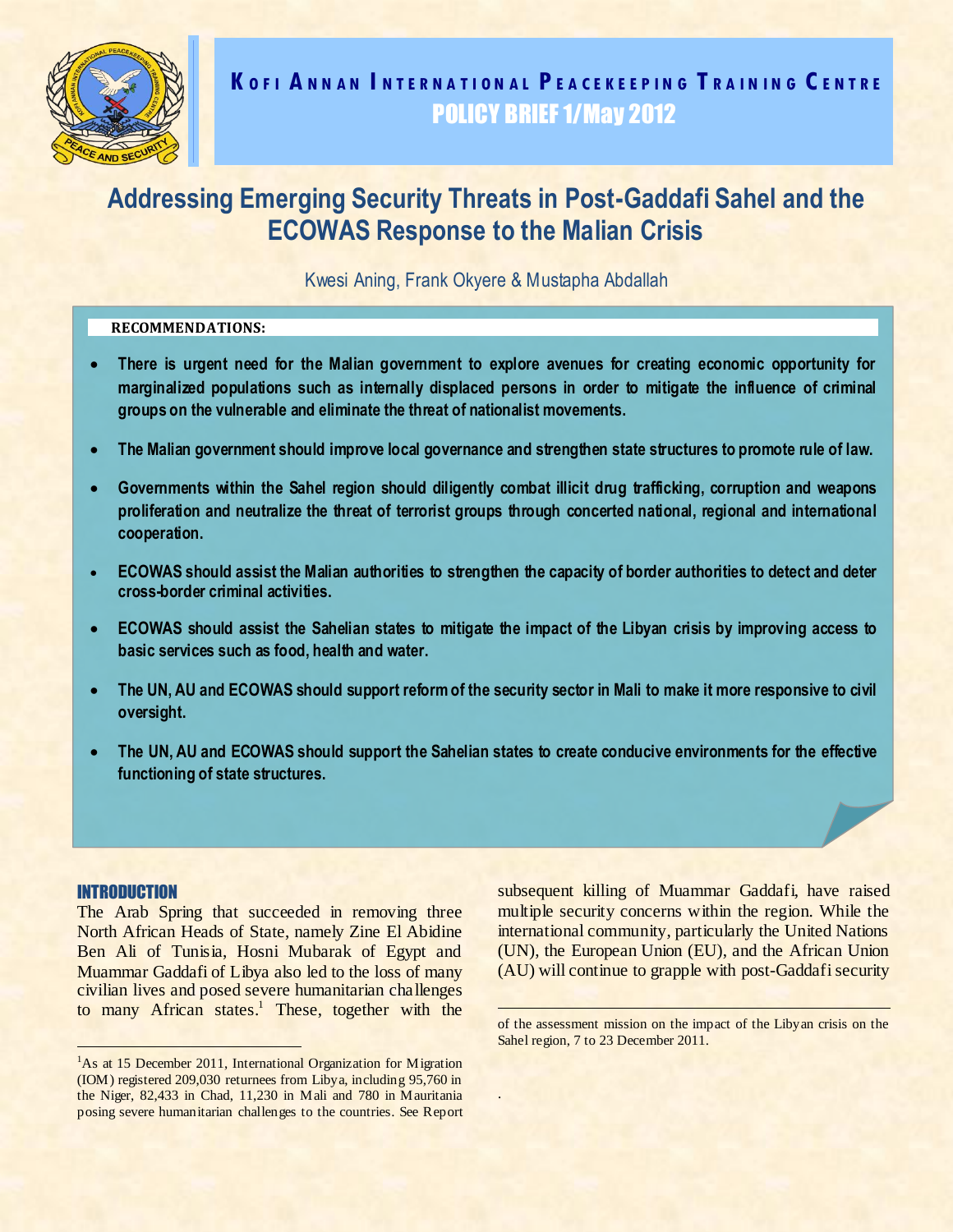challenges in varying dimensions across Africa, there is deep apprehension by analysts that an unstable Libya could further exacerbate insecurity in the Sahel.<sup>2</sup> This sense of uncertainty is further heightened by growing rebel activities in the three core Sahelian states, namely Mauritania, Mali and Niger. These developments do not only point to growing disorder, but a major challenge for governments within these territories, where nomadic ethnic groups, who previously fought alongside the Libyan dictator are engendering instability across the region.<sup>3</sup>

Compounding this situation is the threat of militant groups in Africa's Sahel region, including Nigerianbased Islamic terror organization, *Boko Haram* and al Qaeda in the Islamic Maghreb (AQIM), who now have access to thousands of arms thought to have originated from Gaddafi's vast weapons caches.<sup>4</sup> With migrant workers returning to their various countries and Tuareg mercenaries joining existing rebel groups, there is potential insecurity for the Sahel. Fuelling and sustaining the emerging threats are the existing complex and unresolved security challenges such as corruption, internal tensions, the risk of violent extremism and radicalization, illicit trafficking and terrorism.<sup>5</sup> In a study conducted by the United Nations Children's Fund (UNICEF) in 2010, it noted that these fragile security conditions are further aggravated by economic and environmental challenges such as climate change and frequent food crises particularly affecting Burkina Faso, Chad, Mali, Mauritania, Niger, and northern Nigeria.<sup>6</sup>

<sup>5</sup> See Op cit, 'European Union External Action Service Strategy for Security and Development in the Sahel'

 $6$  See 'Child Malnutrition in the Sahel Region (Africa) – April 2010. Available at:

Arguably, the combined effects of the above-mentioned challenges have reinforced existing pockets of resistance within the Sahel region, with increased rebellion by the Tuaregs in northern Mali. A consequent manifestation is the advent of the National Movement for the Liberation of Azawad  $(MNLA)$ , which now has access to thousands of arms, including anti-tank and anti-aircraft weapons. 8 This prompted the Malian army to intensify its operations in the north, but after two months of fighting, the army appeared to have lost control of major territories of Gao and Kidal to the rebels ostensibly due to inadequate resourcing of the national army leading to about 1000 troops either killed, taken captive or deserted.<sup>9</sup> Against this background, we argue that the 22 March 2012 putsch that ousted President Amadou Toumani Touré was not only foreseen but a reflection of the weakened state of the Mali national army fuelled by the Tuareg's persistent rebellion.

This policy paper examines the broader impact of post-Gaddafi security challenges on West African states, with particular emphasis on the Sahelian regions. This will be juxtaposed against the old insecurities serving as long time precursors. As the first major unintended consequence of the Libyan crisis, we discuss the events leading to the Malian coup d'état and its implications on the Economic Community of West African States (ECOWAS). Finally, the paper analyzes the options for international engagement, focusing on the UN, EU, AU and ECOWAS.

#### POST-GADDAFI SECURITY REPERCUSSIONS IN WEST AFRICA

The West African sub-region is still grappling with the terrorist threats posed by *Boko Haram* in Nigeria*,* the fragile political and military situation in Guinea-Bissau, as well as post-conflict peace-building issues in Côte d'Ivoire. These already represent enormous conundrums

<sup>&</sup>lt;sup>2</sup>Broadly, the Sahel covers most parts of the territory of (from west to east) Senegal, southern Mauritania, Mali, Burkina Faso, southern Algeria, Niger, northern Nigeria, Chad, northern Cameroon, Sudan (including Darfur and the southern part of Sudan), and Eritrea. However, the three core Sahelian states are: Mali, Niger and Mauritania. See 'European Union External Action Service Strategy for Security and Development in the Sahel', available at: http://eeas.europa.eu/index\_en.htm. (Accessed 24 March, 2012)

<sup>&</sup>lt;sup>3</sup> See 'Law of Unintended Consequences Strikes Again: Was Gaddafi's removal Good for Mali'. Available at: http://blog.inkerman.com/index.php/2012/02/13/law-of-unintendedconsequences-strikes-again-was-gaddafis-removal-goodafrica/ (accessed 25 March, 2012).

<sup>4</sup> Ibid.

http://www.unicef.org/wcaro/UNICEF\_WCARO\_QandA\_Nutrition\_ Sahel\_060410\_final\_k.pdf. (Accessed 26 March, 2012)

The MNLA is a Sahelian Tuareg movement formed by returning fighters from Libya after the fall of Gaddafi's regime in October 2011.

<sup>&</sup>lt;sup>8</sup> See Op cit, 'Law of Unintended Consequences Strikes Again: Was Gaddafi's removal Good for Mali'

<sup>&</sup>lt;sup>9</sup> See 'Tuareg Insurgency Exacerbates Food Insecurity in Sahel Region. Available at:http://dailymaverick.co.za/article/2012-03-22 tuareg-insurgency-exacerbates-food-insecurity-in-sahel-region (accessed 24 March, 2012)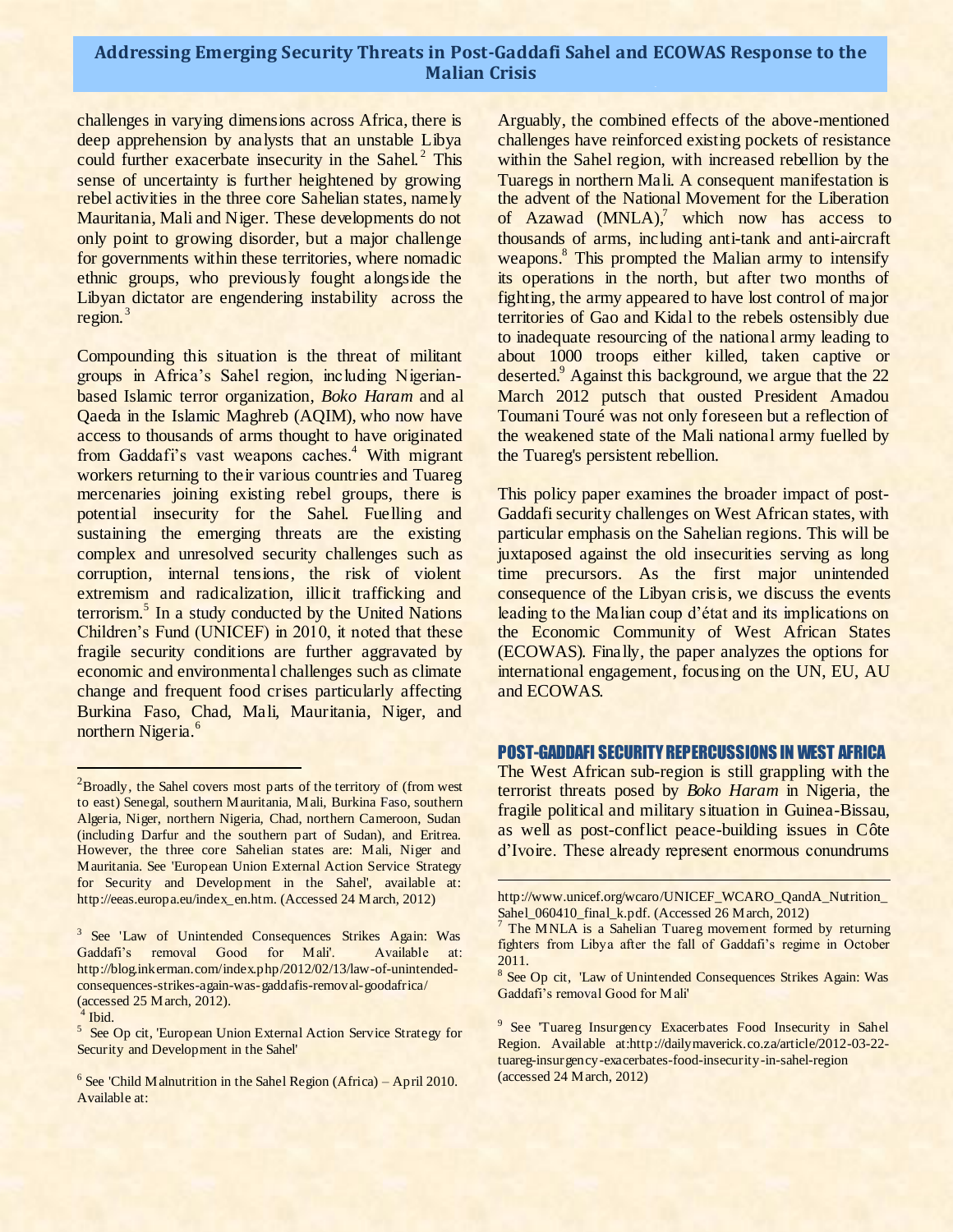to leaders across the sub-region. The fallout from the Libyan crisis thus poses further security dilemmas for the entire sub-region. While Gaddafi's regime has been toppled by the Western-backed National Transitional Council (NTC) liberation forces, recent events demonstrate how the Libyan crisis has amplified the threats confronting countries in the Sahel with consequences reaching far beyond the boundaries of West Africa.

Indeed, the Libyan crisis produced over  $600,000^{10}$ returning migrant workers. With governments illprepared to accommodate these returnees, many of them will be forced to seek 'alternative sources of livelihood' that are mostly provided by criminal organizations such as AQIM, which has sought a natural refuge in the region, filling the vacuum created by the absence of the state. AQIM has thus developed recruitment and local support networks for information gathering, arms supply and other logistics and illicit commercial activities.<sup>1</sup>

Furthermore, the demise of Gaddafi's regime enabled AQIM to make inroads into other parts of the region where alliances are reportedly being forged between MNLA<sup>12</sup> and *Boko Haram.*<sup>13</sup> These new challenges engendered by the Libyan crisis, are feeding on old unresolved insecurities, developing into new threats against states in the region.

<sup>12</sup> Reuters News, Mali says rebels fight with Qaeda, rebels deny, 27 January 2012, available at <af.reuters.com/article/topNews/idAFJOE80Q0AW20120127>

# THREATS AGAINST SAHELIAN STATES: NEW CHALLENGES COMPLICATING UNRESOLVED INSECURITIES

Prior to the Libyan crisis, some West African countries had been battling wide-ranging security challenges albeit with weak state structures. For instance, despite the progress made in consolidating democracy, persisting military coups d'état have raised questions about the state of democracy in the region.<sup>14</sup> The sub-region is not new to military takeovers, witnessing five such coups in the last four years, three of which occurred in the Sahel.<sup>15</sup> The overthrow of President Touré's government is indeed worrying and constitutes a reversal of two decades of democratic governance in Mali.<sup>16</sup> The porous borders coupled with social exclusion, limited economic opportunity, and the lack of access to basic services have become manifest. These have given rise to illicit drug and weapons trafficking, corruption, terrorism and organized crime which are further exacerbated by the threats posed by the fall of the Gaddafi regime, making the Sahel a potential hotspot.

The proliferation of arms and weapons, including Semtex explosives, rocket-propelled grenades, surfaceto-air-missiles, and light anti-aircraft artillery also further aggravates the already unstable security situation as some of these weapons could be sold to criminal organizations and terrorist groups like AQIM and *Boko*  Haram.<sup>17</sup> With renewed insurgency in the Sahel, it is not far-fetched to anticipate that foreign businesses, mining operations and communication pipelines will also become potential targets. And as the weak state structures are overpowered, the Sahel-Sahara smuggling routes are likely to be used to ferry Latin-American cocaine to Europe. Thus many states in the Sahel,

<sup>&</sup>lt;sup>10</sup> See Revision to the UNHCR Supplementary Budget: The Libya Situation 2011. Available at www.unhcr.org/4e32cf979.pdf

<sup>&</sup>lt;sup>11</sup> See Aning, Kwesi, 'Potential new hotspots for extremism and opportunities to mitigate the danger: The case of the Sahel', Paper presented at the Pluscarden Programme conference, Oxford University, 8-9 October, 2010. See also S/2012/42, United Nations, Report of the assessment mission on the impact of the Libyan crisis on the Sahel region, 7 to 23 December 2011

<sup>&</sup>lt;sup>13</sup> See Al Shabab – New York Times, 15 September 2011

<sup>&</sup>lt;sup>14</sup> Aning, Kwesi & Sarjoh Bah, 2010, 'ECOWAS and Conflict Prevention in West Africa: Confronting the Triple Threats'

<sup>&</sup>lt;sup>15</sup> Mauritania President Mohamed Ould Abdullah was overthrown in 2008, followed by the 2008 military takeover in Guinea Conakry after the death of President Lansana Conte. President Tandja of Niger was also toppled in a military coup in 2010 following his controversial third term bid. In Guinea-Bissau, a military coup on 12th April halted an electoral process called after the death of President Malam Bacai Sanha on January 9, 2012,

<sup>&</sup>lt;sup>16</sup> Mali made a transition to multi-party democracy after elections were held in 1992. The country has since enjoyed relative stability until the 22 March coup d'état.

<sup>17</sup> See S/2012/42, *op-cit*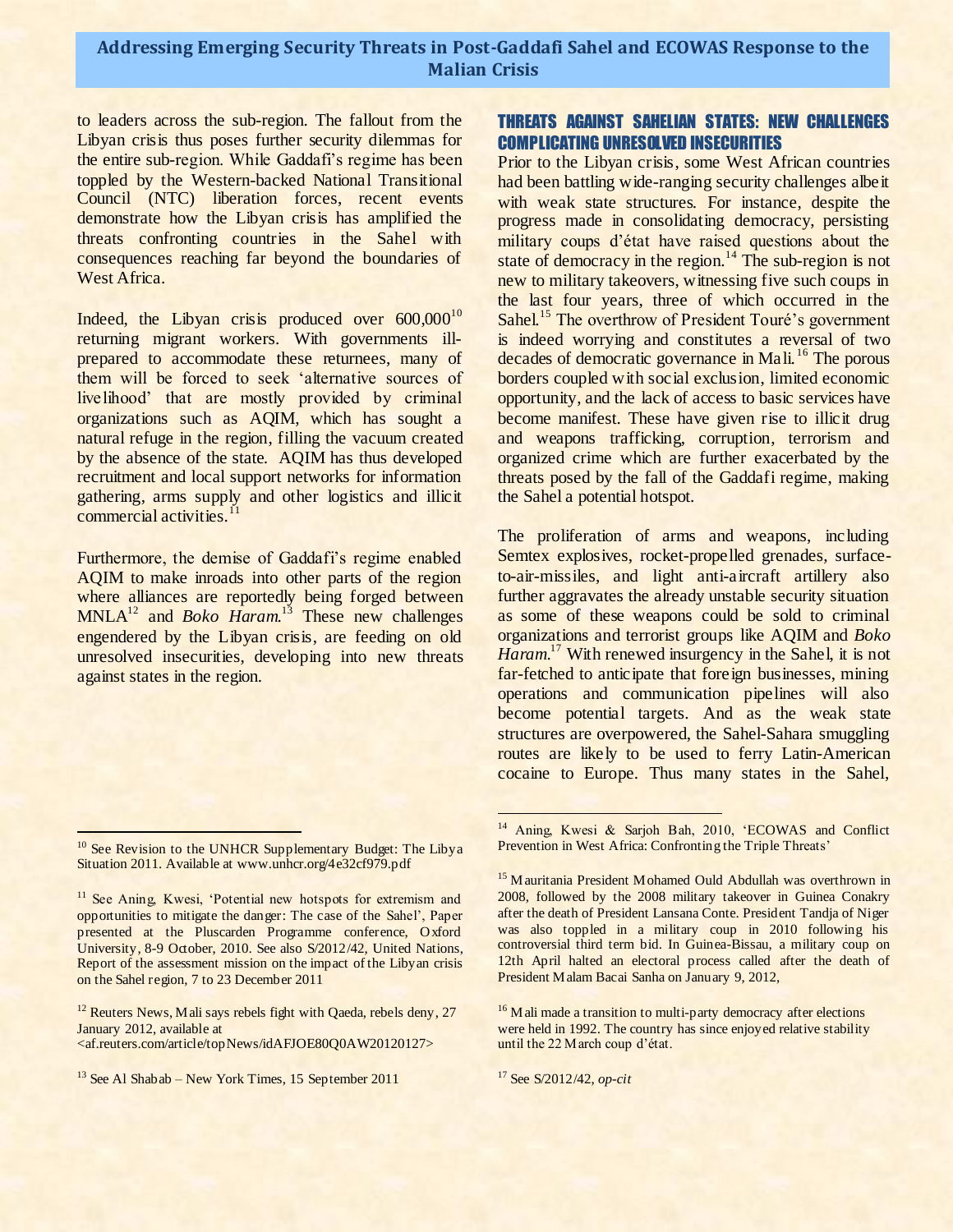$\overline{a}$ 

particularly Mali, Niger, Burkina Faso and Mauritania will face extreme difficulty in maintaining the security and sanctity of the state without sustained external assistance.

### THE MALI COUP D'ÉTAT AS A CONSEQUENCE OF THE EMERGING SAHELIAN CRISIS

The fall of Gaddafi following the Arab Spring has had enormous consequences across many African states. Particularly, it has stirred up a combination of rebels, weapons, refugees, smugglers and violent Islamic militant activities in the already fragile and turbulent Sahel region. Worthy of mention is the increased activities of multiple rebel groups such as the MNLA and *Ansar Dine*<sup>18</sup> in the northern part of Mali, where major towns such as Gao and Kidal have been captured. While the activities of the rebels continually undermined the security of the Malian state, a section of the national army described the President as weak and incapable of sufficiently providing them with the necessary resources to fight the rebels. A resultant effect of this is the increased frustration among the rank and file of the national army that resulted in the 22 March coup d'état ousting Ahmadou Toure. Although events leading to the coup d'état makes it somewhat predictable, it nevertheless came as a surprise because national elections was less than two months away.

Thus, it attracted widespread condemnation from the international community. Specifically, in separate statements and communiqués, the UN, EU, AU and ECOWAS called for the immediate restoration of constitutional rule and reminded the *National Committee for Rectification of Democracy and Restoration of the State* (CNRDRE) of its responsibility for the life, safety and security of the President and members of his government, the population, as well as the respect for institutions.<sup>19</sup> Particularly, the AU and ECOWAS made references to the provisions of the

l<br>S

African Charter on Democracy, Elections and Governance and the ECOWAS Supplementary Protocol on Democracy and Good Governance, which rejects any unconstitutional change of government, including seizure of power by force.<sup>20</sup>

2

While this condemnation is always expected and reflective of initial reaction by global, regional and subregional organizations, we argue that the Malian coup d'état is the first major backlash of the removal and killing of Gaddafi. The uncertainty of such occurrence has been previously expressed by Mohamed Bazoum, the Nigerien Foreign Minister. He noted that a Committee of Joint Chiefs of the four countries (CEMOC) based in the Algerian town of Tamanrasset has been ineffective in patrolling the desert where most of the security threats such as terrorism, acts of mercenaries and highway robbery are being perpetrated.<sup>21</sup> The Nigerien President, Mahamadou Issoufou reiterated these concerns when he stated that:

*The Libyan crisis amplifies the threats confronting countries in the region. We are already exposed to the fundamentalist threat, to the menace of criminal organizations, drug traffickers, arms traffickers…Today, all these problems have increased. All the more so because weapon depots have been looted in Libya and such weapons have been disseminated throughout the region. Yes, I am very worried: we fear that there may be a breakdown of the Libyan state, as in the case of Somalia, eventually bringing to power religious extremists. 22*

To a very large extent, this statement aptly describes the heightening security situation after the demise of Gaddafi and mirrors a genuine expression of foreboding

<sup>&</sup>lt;sup>18</sup> *Ansar Dine*, meaning 'Guardians of the Faith' in Arabic, is a splinter pro-Sharia insurgent group based in the northeastern part of Mali. Active since March 2012, its main agenda is to impose Sharia across Mali and the Azawad.

<sup>&</sup>lt;sup>19</sup>See Communiqué of the Peace and Security Council of the African Union, 315th Meeting Held in Addis Ababa, Ethiopia, 23 March 2012. See also ECOWAS Communiqué N°: 074/2012 'ECOWAS Reaction to the Coup D'état in Mali, 22 March 2012. Available at <www.ecowas.int>

<sup>&</sup>lt;sup>20</sup> See Art. 1(c) of the P rotocol A/SP1/12/01 on Democracy and Good Governance Supplementary to the Protocol relating to the Mechanism for Conflict Prevention, Management, Resolution, Peacekeeping and Security, Dakar, December 2001. See also Art. 3(10) of African Charter on Democracy, Elections and Governance Addis Ababa, Ethiopia, 30th January, 2007.

<sup>&</sup>lt;sup>21</sup> The Committee of Joint Chiefs of the four countries - Algeria, Niger, Mali and Mauritania was founded in 2010 and responsible for peace and security within the 3 million square miles (8 million square kilometers) of desert shared by the four countries.

<sup>22</sup> Soudan, F. & A. Kappès-Grangé, *Jeune Afrique*, 'Mahamadou Issoufou: "Gaddafi, the Nigerians, the Caliph and me ...', July 28, 2011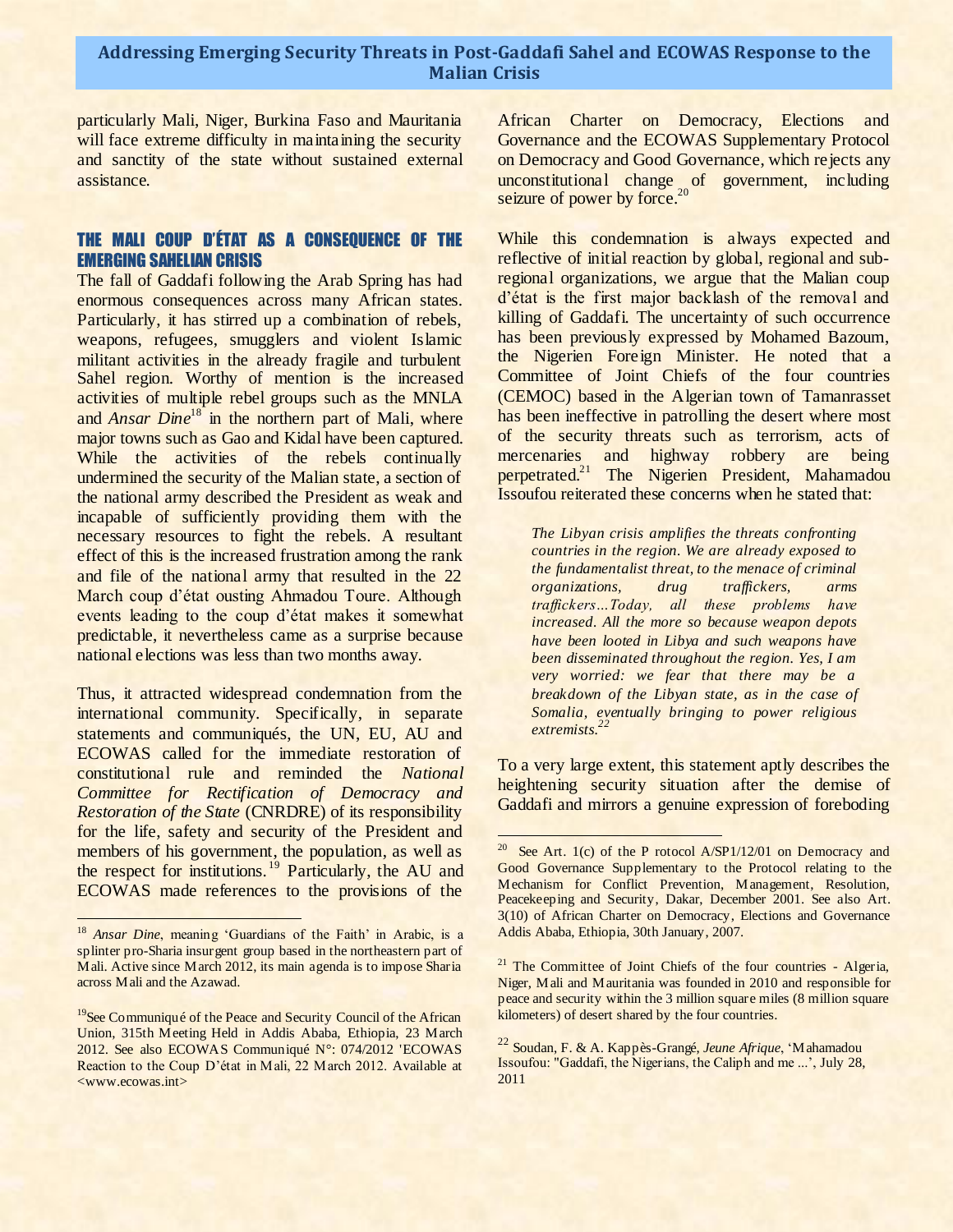by the Nigerien president. At the same time, implicit in his statement is a caution to regional organizations such as ECOWAS and the AU to put in place measures to mitigate possible repercussions of the Libyan crisis in the region. The 22nd March coup d'état in Mali thus lends credence to the premonition of insecurity expressed by the Nigerien president.

#### ECOWAS RESPONSES TO THE MALIAN CRISIS

The Mali coup d'état elicited condemnations from ECOWAS and the larger international community which were followed with targeted sanctions against members of the junta and their allies by the AU and ECOWAS. The sanctions imposed by ECOWAS on 27 March included the suspension of Mali's membership of ECOWAS, travel ban on members of the CNRDRE and their associates, the recall of ECOWAS Ambassadors from Mali, and the closure of the borders with ECOWAS Member States. Perhaps, sensing the possible harsh effect of the sanction, the military junta agreed to hand over power to a transitional government and on the 6th of April, ECOWAS lifted the sanctions.<sup>23</sup>

While the sanctions were helpful in the quest towards restoring security and constitutional order, subsequent developments in Mali point to disturbing trends. A Framework Agreement signed on 6th April 2012 between the ECOWAS appointed mediator, Blaise Compaore, the president of Burkina Faso and CNRDRE left out local political actors who hitherto have been the bedrock of democracy over the last two decades.<sup>24</sup> Also, the failure to clearly define the role and place of the military junta during the transition has only served to complicate the security situation, giving the CNRDRE the power to undermine the interim political

arrangement. For instance, Capt. Amadou Sanogo, leader of the junta, who has been recognized by ECOWAS as a former Head of State, $25$  continuously exploited the media space, posing a threat to the political process. This consequently prompted ECOWAS to threaten reinstatement of targeted sanctions.<sup>26</sup> Despite the threat of sanctions, the junta's interference continues to be felt in the transitional administration led by the speaker of the National Assembly, Dioncounda Traore<sup>27</sup>, which contravenes Article  $1(e)$  of the ECOWAS Protocol on Democracy and Good Governance that bars serving members of the armed forces from engaging in politics.<sup>28</sup> Thus, the junta's interference sought to frustrate ECOWAS' mediation efforts as further argued by Victoria Nuland of US State Department:

*We thought we had a deal brokered by ECOWAS to return Mali to civilian government so that we could get to elections. We have concerns that the deal appears to be breaking down, it is not being honoured; of course, that's just providing space for more mischief in the north of Mali.<sup>29</sup>*

Perhaps, the seeming breakdown of ECOWAS' effort to broker a peace deal through mediation prompted it to reconsider military action to curb the insurrections in the north and restore constitutional order. However, it is important to note that the solution to the Malian crisis does not lie in military intervention given the mix of humanitarian and geostrategic complexities. It is in this vein that we commend ECOWAS for releasing \$4.5

<sup>&</sup>lt;sup>23</sup> See Voice of America News ' ECOWAS Lifts Sanctions against Mali' 7 April, 2012, available at: <http://www.voanews.com/articleprintview/181039.html>.

<sup>(</sup>Accessed 28 May, 2012)

<sup>&</sup>lt;sup>24</sup> The Framework for the implementation of the agreement between the ECOWAS mediator and the CNRDR failed to involve political actors in Mali as well as define the role of the military, giving the junta excessive room to cling to power. See Framework for the formal implementation of agreement of 1st April 2012 between the ECOWAS mediator and the National Committee for the Restoration of Democracy, Signed in Bamako on  $6<sup>th</sup>$  April 2012.

<sup>&</sup>lt;sup>25</sup> See BBC News, 'Dioncounda Traore: Mali PM 'ashamed' at leader's beating', 27 May 2012, available at

<sup>&</sup>lt;www.bbc.co.uk/news/world-africa-18156476> (Accessed 28 May, 2012)

<sup>&</sup>lt;sup>26</sup> See ECOWAS Press Release N°: 144/2012, 'Mediation and Security Council proposes measures to address threats to the political process in Mali', 20 May 2012

<sup>&</sup>lt;sup>27</sup> *Op-cit*, Framework for the formal implementation of agreement of 1st April 2012.

<sup>&</sup>lt;sup>28</sup> See Article 1(e) of Protocol A/SP1/12/01 on Democracy and Good Governance Supplementary to the Protocol relating to the Mechanism for Conflict Prevention, Management, Resolution Peacekeeping and Security.

<sup>&</sup>lt;sup>29</sup> Nuland, Victoria 'US says ECOWAS losing grips on Mali Crisis' US State Department, May 17, 2012 available at: http/wadr.org/en/site/news\_en/3652/US-says-ECOWAS-losing-gripon-Mali-crisis.htm (accessed 18 May, 2012)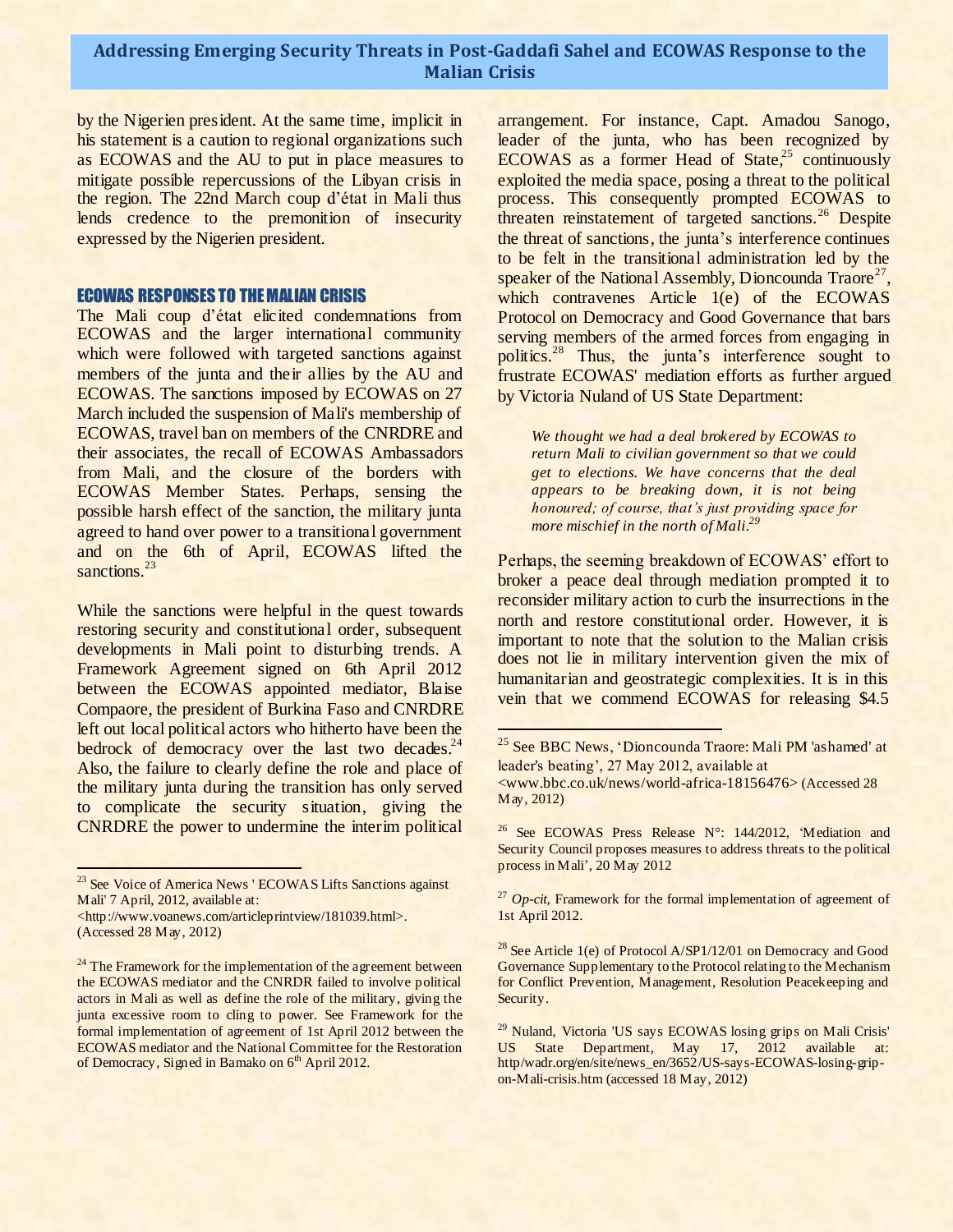million to enable Mali, Burkina Faso and Niger to cope with the humanitarian crisis caused by the rebellion in the north of Mali.<sup>30</sup> Nevertheless, we argue that weak state structures, corruption and bad governance will continue to pose several challenges and addressing them will require sustained political and development strategies rather than military intervention.

#### REPERCUSSIONS OF THE MALI COUP AND OPTIONS FOR ECOWAS AND INTERNATIONAL ENGAGEMENT

The emerging security challenges after the fall of Gaddafi, culminating in the March 22 coup in Mali is indeed a worrying development and has multiple implications for the state, its Sahelian neighbours and the broader ECOWAS sub-region. Already, events leading to the removal of Amadou Touré have led to the death of many army officers, some taken captive and others deserted. Many civilians have also been<br>displaced compounding their socio-economic displaced compounding their socio-economic challenges of poverty and unemployment while nearly 200,000 refugees have poured out of Mali in the last two months, seeking food, shelter and refuge in neighboring states.<sup>31</sup> This has negatively impacted Niger and Mauritania as the deteriorating security situation has forced some 15,000 Mali citizens away from conflict-ridden towns such as Ménaka and Anderamboucane into Tillabéri in western Niger, an area already suffering from chronic food and acute water shortages, according to the International Committee of the Red Cross (ICRC).<sup>32</sup>

The coup d'état has also crippled the security agencies into disorder, allowing the MNLA to overran the three northern regions of Gao, Kidal and Timbuktu, and

declaring independence from Mali afterwards.<sup>33</sup> The Islamist group, *Ansar Dine*, said to have links to AQIM, has reportedly been attacking civilians and looting properties under the pretext of imposing Sharia in parts of the region.<sup>34</sup> The abduction of the seven Algerian diplomats<sup>35</sup> condemned by the MNLA and blamed on *Ansar Dine*<sup>36</sup> is an indication of the instability caused by the military takeover. Even though the two groups have different ideologies and oppose each other to an extent likely to result in future violent clashes, the combined effects of their activities hold potential threats for the entire West African sub-region and hinders ECOWAS' effort in promoting democracy and good governance, which are *sine qua non* to peace and security.

2

As the security threats in the Sahel continue to emerge and manifest in different and multiple forms, there is urgent need for collaborative engagements between and among various organizations, particularly, the UN, EU, AU and ECOWAS. As the guarantor and harbinger of world peace, the UN has the primary responsibility to address emerging threats in the Sahel. Both Article 52(1) of the UN Charter<sup>37</sup> and Article  $17(1)^{38}$  of the Protocol Relating to the establishment of the Peace and Security Council of the African Union stress on collaboration in the pursuit of global peace and security. On its part, Article 3(d) of the 1999 ECOWAS protocol for Conflict Prevention, Management, Resolution, Peacekeeping and Security expressly proclaims the organization's commitment to "strengthen cooperation in the areas of

<sup>35</sup> See Aljazeera, 'Algerian diplomats kidnapped in chaotic Mali', 6 April 2012, available <www.aljazeera.com/news/africa/2012/04/201245134944646910.ht ml>

<sup>36</sup> Look, Anne, 'De-facto Division of Mali Likely to Remain in Short-Term', Voice of America, 12 April 2012.

 $37$  See the Charter of the United Nations, Chapter VIII, Article 52(1) San Francisco, 26 June, 1945

<sup>30</sup> See ECOWAS Communiqué N°: 119/2012 'ECOWAS provides US \$ 4.5 million Humanitarian Support to Burkina Faso, Mali and Niger 26 April, 2012, available at: <http://news.ecowas.int> (accessed 18 May, 2012). Out of the US\$4.5 million, Mali received US\$ 3 million.

<sup>&</sup>lt;sup>31</sup> McGregor, [Andrew](http://www.jamestown.org/articles-by-author/?no_cache=1&tx_cablanttnewsstaffrelation_pi1%5Bauthor%5D=153) Hot Issue- Mayhem in Mali: Implications of the Military Coup in Bamako, March 27, 2012. Available at http://www.jamestown.org/single/?no\_cache=1&tx\_ttnews%5Btt\_n ews%5D=39177&tx\_ttnews%5BbackPid%5D=7&cHash=7fa381da 0d73904d1a38eee1af474d6c (accessed 26 March, 2012)

<sup>&</sup>lt;sup>32</sup> See Op cit, 'Law of Unintended Consequences Strikes Again: Was Gaddafi's removal Good for Mali'

<sup>&</sup>lt;sup>33</sup> See 'Déclaration d'indépendance de l'azawad', available at <www.mnlamov.net/component/content/article/169-declarationdindependance-de-lazawad.htmlv> (accessed 6 April 2012)

<sup>&</sup>lt;sup>34</sup> See AFP, 'Islamist fighters call for Sharia law in Mali', 13 March 2012

 $38$  See Article 17(1) of the Protocol Relating to the Establishment of the Peace and Security Council of the African Union, Durban, African Union, 2002.